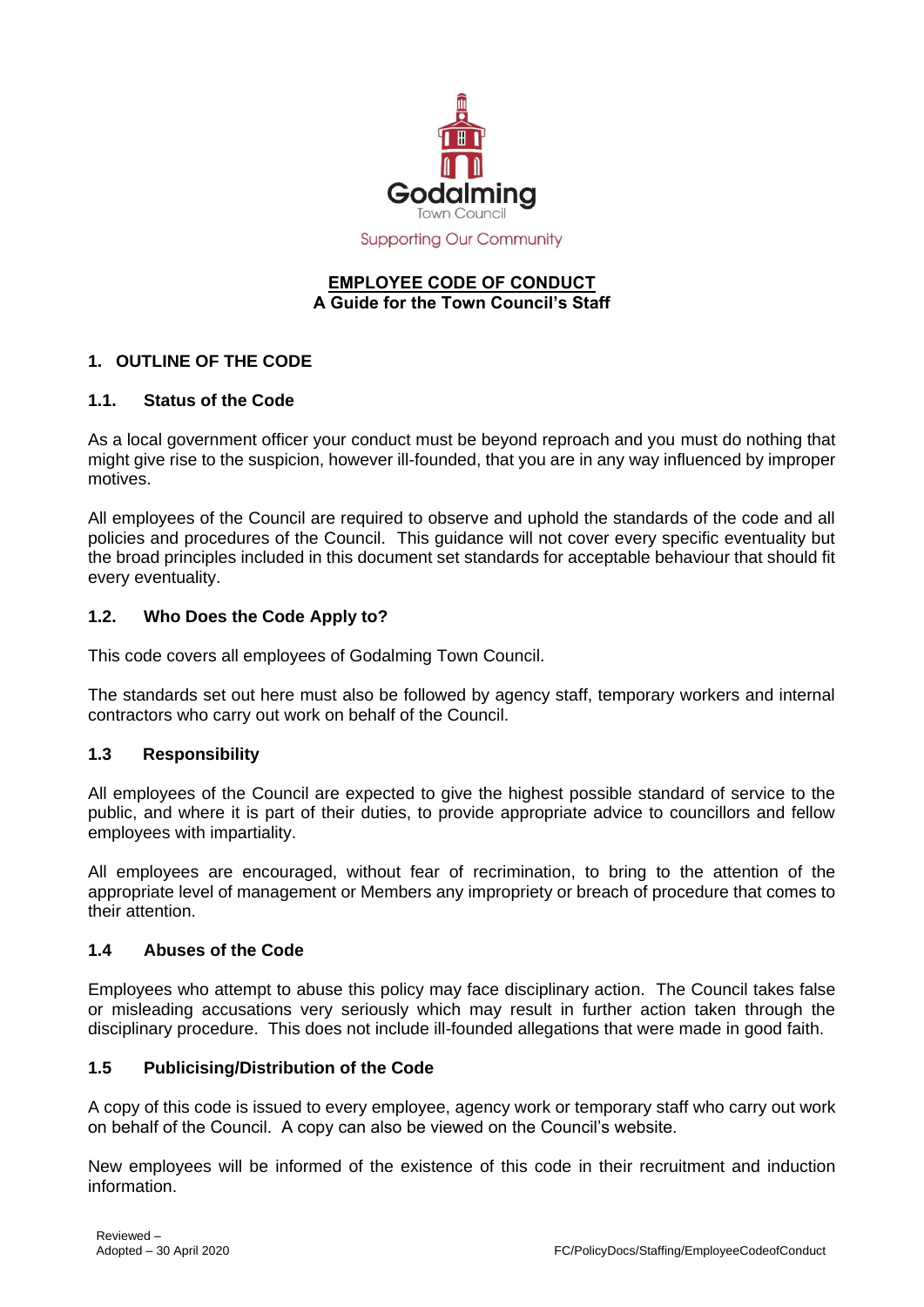# **1.6 Reviewing the Code**

The Council will keep the operation of this policy under review and will make such changes to the policy as deemed appropriate in the light of the experience of its application. Any such changes shall be made in consultation with staff.

## **1.7 Alternative Formats**

Should you require a copy of this policy in any alternative format then a request should be submitted to the Town Clerk.

### **1.8 Further Information**

If you require any further advice relating to this document, you should contact your line manager in the first instance. Policies and procedures referred to in this document can be found on the Town Council's website - [www.godalming-tc.gov.uk](http://www.godalming-tc.gov.uk/)

## **2. PROCEDURE**

### **2.1 Equality and Diversity**

All members of the local community, customers and other Council employees have a right to be treated with fairness and equity and the Council is committed to treating the people it serves or employs fairly, consistently and with respect.

All employees must ensure that they are familiar with and comply with policies relating to equality issues as agreed by the Council, e.g. the Council's Equality & Diversity Policy & Statement, in addition to the requirements of the law. This applies both in the delivery of Council services and in relation to its employment practices.

The Dignity at Work Policy defines standards of unacceptable behaviour for staff in relation to their work, identifying the responsibilities of both managers and individual employees.

### **2.2 Standards and Attitude**

Employees must give the highest possible standard of service to the public and, where it is part of their duties, provide appropriate advice to elected Members and fellow employees with impartiality.

Employees must always remember their responsibilities to the community they serve and ensure courteous, efficient and impartial delivery of services to all groups and people within that community according to the Council's policies.

In all cases, it is not enough to avoid actual impropriety, as public perceptions are very important. Employees should at all times avoid any appearance of improper conduct, which may give rise to suspicion.

#### **2.3 Dress Code**

All employees are required to be neat, clean and tidy whilst at work, whether working on the Council's premises or elsewhere. Dress should be appropriate to the work undertaken. For example, smart casual clothing is generally acceptable to wear on a day-to-day basis although formal office wear is sometime required for more formal work situations including at council meetings.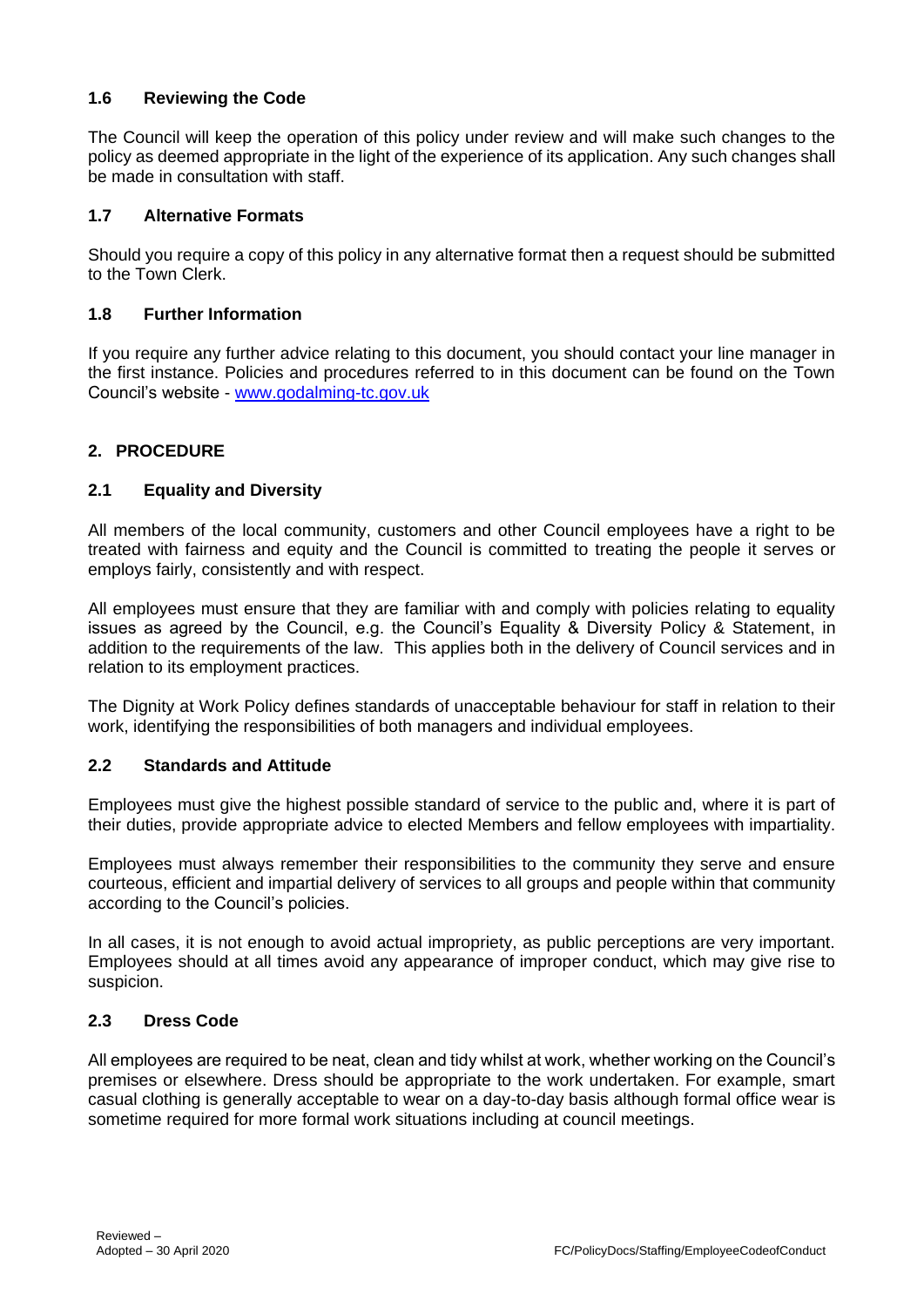# **2.4 Confidentiality and Data Protection**

All information and data must be handled sensitively and processed in accordance with the Council's Data Protection Policy. All employees owe a general duty of confidentiality to the Council, have a contractual obligation in relation to confidential information and are required to protect official information held in confidence.

Employees shall not divulge to any person (other than another member of staff or member of the Town Council that requires information for the performance of their duties), any information which the member of staff has obtained by reason of their employment to the Council, except where that information is anyway in the public domain by virtue of legislation or under the Council's Publication Scheme. In particular, no member of staff shall divulge personal information regarding any employee, person or contractor, having dealings with the Council and information relating to tenders or other such issues.

Under the General Data Protection Regulations, individuals have the right to see their own personal data held subject to the rights of confidentiality of any third parties involved in that information. Please see the Information & Data Protection Policy for further information.

# **2.5 Political Neutrality**

Employees serve the Council as a whole. Employees must serve all elected Members. In addition, they must ensure that the individual rights of all elected Members are respected.

Subject to the Council's conventions, employees may also be required to advise political groups. They must do so in ways which do not compromise their political neutrality.

Employees must follow the lawfully expressed policies of the Council and must not allow their own personal or political opinions to interfere improperly with their work.

# **2.6 Relationships**

### **2.6.1 Colleagues**

Good working relationships between colleagues are essential. Officers should always treat their colleagues with dignity and respect. Attention is particularly drawn to the Council's Dignity at Work Policy, a copy of which should be issued alongside this Code of Conduct.

### **2.6.2 Councillors**

Mutual respect between employees and councillors is essential for good local government. Whilst there will be a need to work closely with councillors, a professional and courteous relationship should be maintained at all times.

# **2.6.3 The Local Community and Service Users**

Employees should always remember their responsibilities to the whole of the community they serve and ensure courteous, effective and impartial service delivery to all groups and individuals within that community in accordance with the policies of the Council.

### **2.6.4 Contractors**

All relationships of a business or personal nature with external contractors or suppliers, or potential contractors or suppliers, must be declared to the Town Clerk at the earliest opportunity. Orders and contracts must be awarded in accordance with Council standing orders on merit and without discrimination. No special favour should be shown to businesses run by, for example, friends, partners or relatives.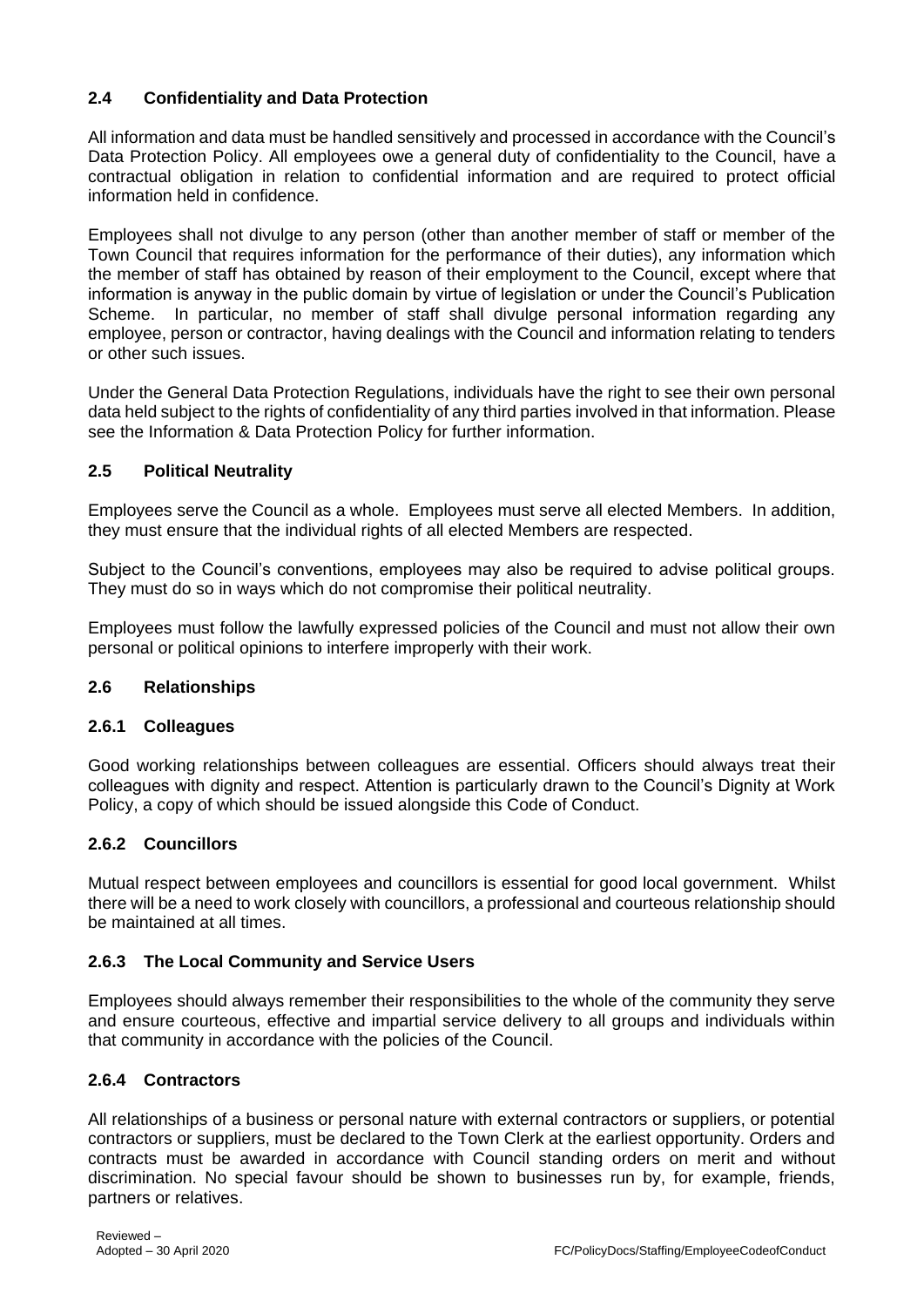# **2.6.5 The Press and the Media**

All enquiries for information or comment on issues affecting the work of the Council must be referred to the Town Clerk.

Employees must not deal directly with the press or the media unless required to do so in the course of their work or they have been expressly authorised by the Town Clerk.

### **2.7 Tendering Procedures**

Employees involved in a tendering process or who have any other official relationship with external contractors, must exercise fairness and impartiality when dealing with all customers, suppliers, other contractors and sub-contractors.

If you are responsible for engaging or supervising contractors and have previously had, or currently have, a relationship in a private or domestic capacity with contractors, you must declare that relationship to the Town Clerk.

If you become privy to confidential information on tenders or costs relating either to internal or external contractors, you must not disclose that information to any unauthorised person.

All employees must ensure that no special favour is shown to current, or recent former, employees or their partners, close relatives or associates in awarding contracts to businesses run by them or employing them in any capacity.

At all times, employees dealing with Tenders and Contracts must ensure that they comply with the Council's Standing Orders and Financial Regulations with respect to Contracts.

### **2.8 Use of Financial Resources**

Employees must ensure that public funds entrusted to them are used in a responsible and lawful manner. They should strive to ensure value for money to the local community and to avoid legal challenge to the Council.

All employees involved in financial activities and transactions on behalf of the Council, including budgetary control, payments of accounts, payments of salaries and wages, petty cash and orders for works, goods or services must do so in accordance with financial regulations.

Where employees have concerns over the lawfulness of certain action they should express such concerns to the Town Clerk.

### **2.9 Protection of the Council's Property**

Employees must take all reasonable precautions to ensure that the Council's regalia, equipment and other property that is placed in their charge is kept safe and is protected from damage.

In the general interests of security in the Council's premises, employees should take care not to do anything that reduces the level of security. In particular, employees must ensure that doors and windows are shut and locked when leaving any premises and that any security alarms (if present) are set or that arrangements are in place for them to be set later. If an employee notices a potential lapse in security, they should bring it to the attention of the Facilities Supervisor or the Town Clerk.

All resources of the Council including equipment, stationery etc. are to be used for the Council's business and are not for personal use.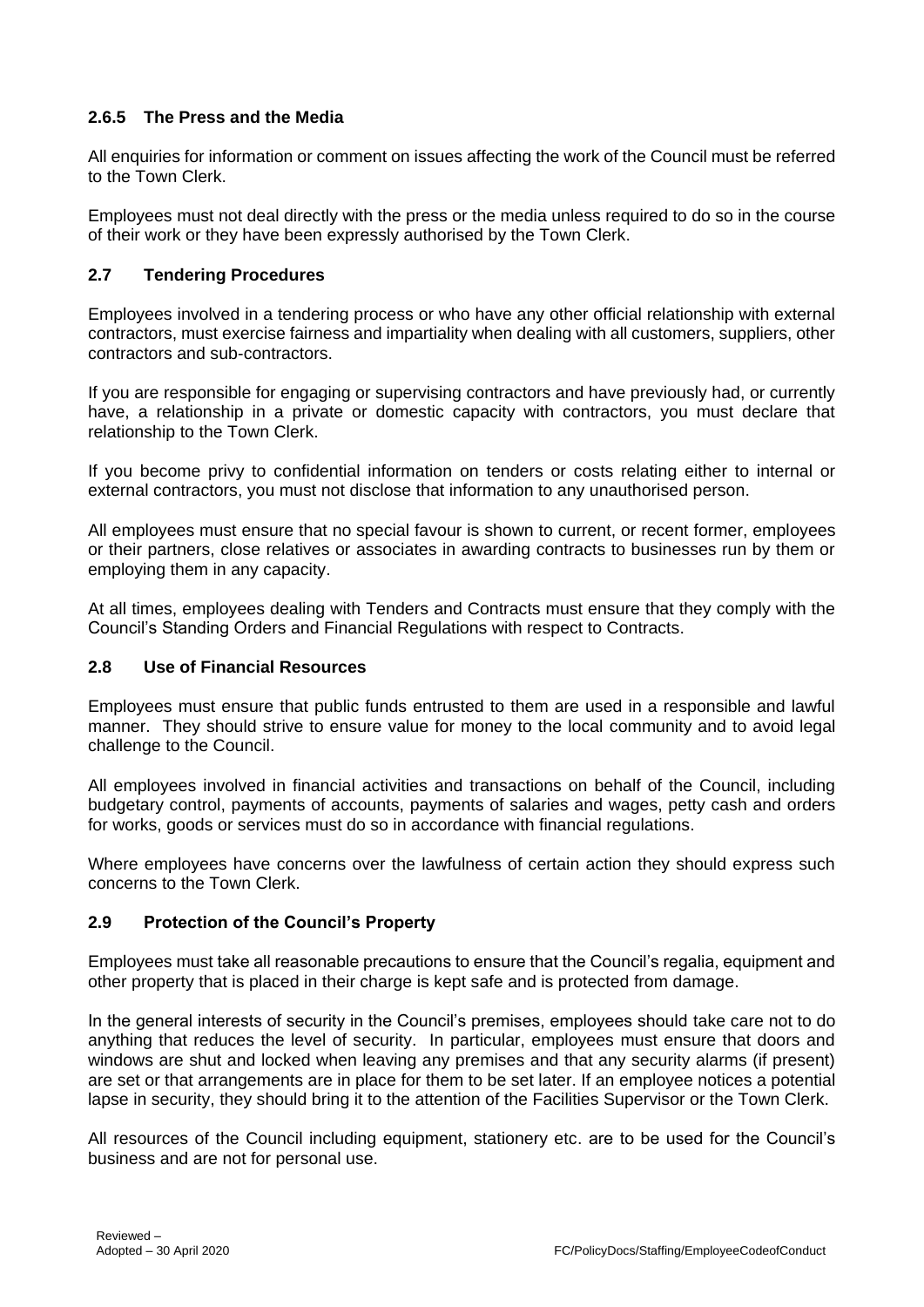# **2.10 Information Technology**

Use of IT equipment and facilities must be in accordance with the Council's Code of Conduct - IT Facilities.

## **2.11 Anti-Bribery – Hospitality, Gifts and Sponsorship**

It is illegal to offer, promise, give, request, agree, receive or accept bribes (Bribery Act 2010). This includes accepting any gift or consideration as an inducement or reward for doing, or refraining from doing, anything in an official capacity or showing favour or disfavour to any person in an official capacity.

## **2.11.1 Gifts**

In general, the Council does not believe that it is appropriate for employees to accept gifts from service users, suppliers or any other person or organisation with which the Council has (or might have) business connections. This is because it is important to ensure that no employee acts in any way that is inconsistent with the Council's objectives or with the integrity of the Council by accepting a gift in circumstances where it could influence, or be seen to influence, that employee's actions or decisions. Acceptance of gifts by employees may be viewed by the public with suspicion and may make the Council extremely vulnerable to criticism.

For your own protection, if anyone makes an approach to you which seems to you, or might seem to a third party, to be aimed at obtaining some form of preferential treatment, or in any suspicious circumstances in connection with a contract, you must report the matter to the Town Clerk, disclosing the fact of the gift, its nature and the identity of the sender.

Employees should not accept personal gifts from contractors and outside suppliers. The only exceptions to this rule are;

- a) small gifts of only token value often given by way of trade advertisements to a wide range of people, e.g. calendars, diaries, tape measures and similar articles of use in the workplace; or
- b) small gifts of only token value given on the conclusion of a courtesy visit, e.g. to a factory, trade fair or other premises.

Gifts which fall outside the definition above should be politely refused and the Council's policy on the acceptance of gifts should be explained.

If a gift is delivered to the office without prior warning, unless it falls within the scope of acceptable gifts the gift should be returned, or if the return of the gift would cause offence the item should be donated to the Mayor's Charity.

### **2.11.2 Hospitality**

Employees should only accept offers of hospitality if there is a genuine need to impart information or represent the Council in the community. Offers to attend purely social or sporting functions should be accepted only when these are part of the life of the community or where the Council should be seen to be represented. They should be authorised by the Town Clerk, in advance whenever possible.

When receiving authorised hospitality employees should be particularly sensitive as to its timing in relation to decisions which the Council may be taking affecting those providing the hospitality.

When hospitality must be declined, those making the offer should be courteously but firmly informed of the procedures and standards operating within Godalming Town Council.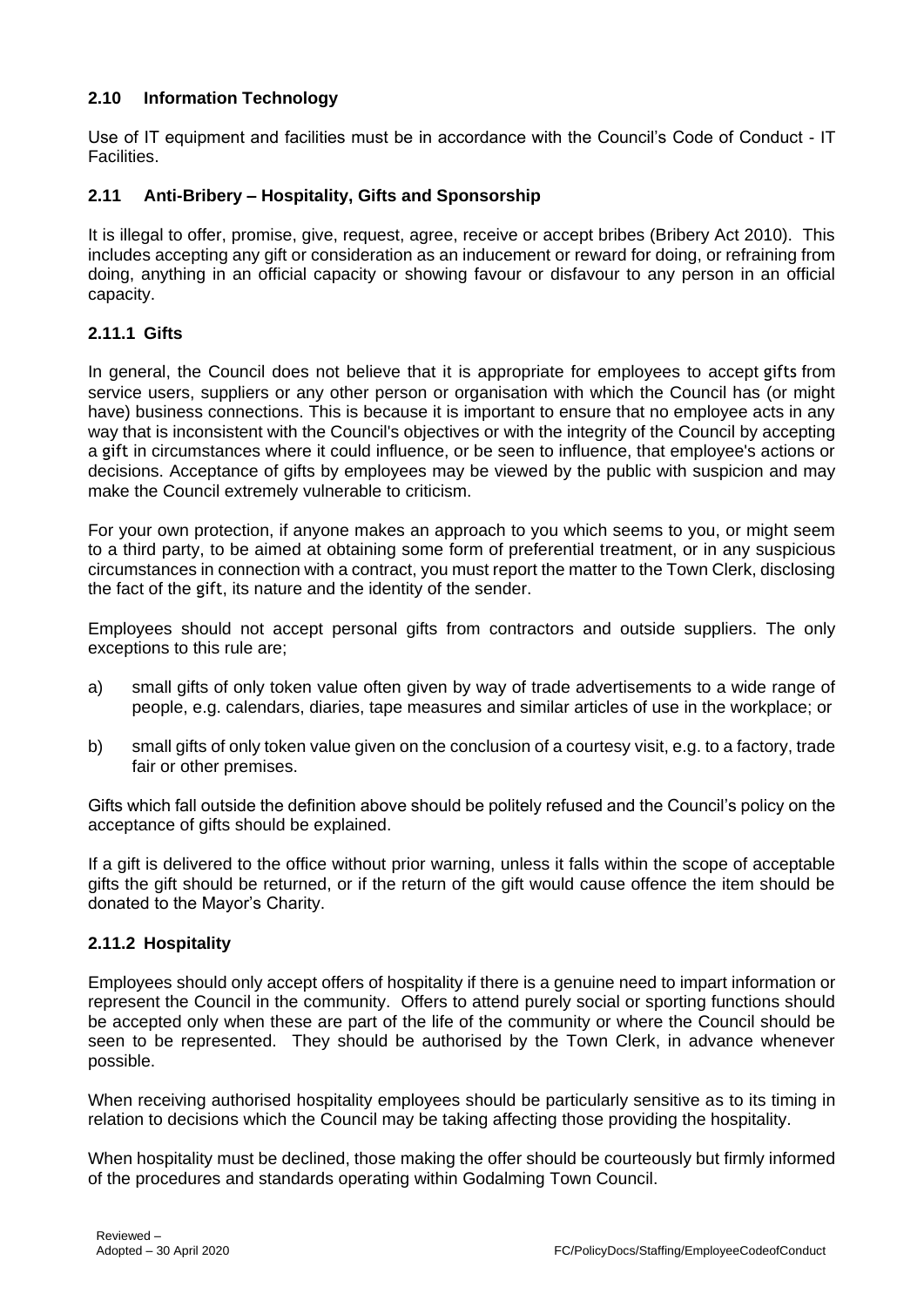# **2.11.3 Register of Hospitality and Gifts**

All hospitality offered, whether it is accepted or not, and all gifts offered or received, whether they are accepted or returned, must be entered in the Register of Hospitality and Gifts and a note made of the action taken.

If you have any doubt about a gift or offer of hospitality, please seek advice from the Town Clerk.

# **2.11.4 Sponsorship – Giving and Receiving**

Where an outside organisation wishes to sponsor or is seeking to sponsor a Council activity, whether by invitation, tender, negotiation or voluntarily, the basic conventions concerning acceptance of gifts or hospitality apply. Care must be taken when dealing with contractors or potential contractors.

Where the Council wishes to sponsor an event or service, neither an employee nor any partner/civil partner, spouse nor relative must benefit from such sponsorship in a direct way without there being full disclosure to the Town Clerk of any such interest. Similarly, where the Council through sponsorship, grant aid, financial or other means, gives support in the community, employees should ensure that impartial advice is given and that there is no conflict of interest involved.

# **3.0 APPOINTMENTS AND OTHER EMPLOYMENT MATTERS**

### **3.1 Appointments**

If an employee wishes to recommend an individual for employment, they must notify the Town Clerk. Any potential candidate for employment by the Council recommended by an existing employee will be assessed equally alongside all other candidates. Employees shall not canvass any Member or other employee of the Council in respect of candidates seeking employment with the Council.

Employees shall disclose to the Town Clerk any close relationship (partner or family member) between themselves and any person who they know is a candidate for employment with the Council. (The Town Clerk shall make any such disclosure to the Chair of the Staffing Committee.)

To avoid accusations of bias, employees must not be involved with appointments where they are related to any applicant or otherwise have a close personal relationship with them.

Employees who are involved in appointments must ensure that these are made on merit and on a non-discriminatory basis.

### **3.2 Outside Commitments**

Any employee who wishes to take another job must, before commencing the second job, request and be granted written permission from the Town Clerk. The Council does not prohibit employees from taking secondary employment and will not unreasonably withhold permission for an employee to work in a second job, provided that the second job does not interfere, and is not likely to interfere, with the performance of the employee's job with the Council.

You should not partake in any outside interests, voluntary activity or work that are in conflict with the work of the Council. If you are in any doubt whatsoever that any outside activities or employment might be detrimental to the Council's interests, you must discuss the matter with the Town Clerk.

### **3.3 Personal Interests**

You must declare, in writing, to the Town Clerk any financial or non-financial interests which could bring about conflict with the Council's interests. If you are in any doubt about a potential conflict of interest, you should bring the matter to the attention of your line manager so that a decision can be